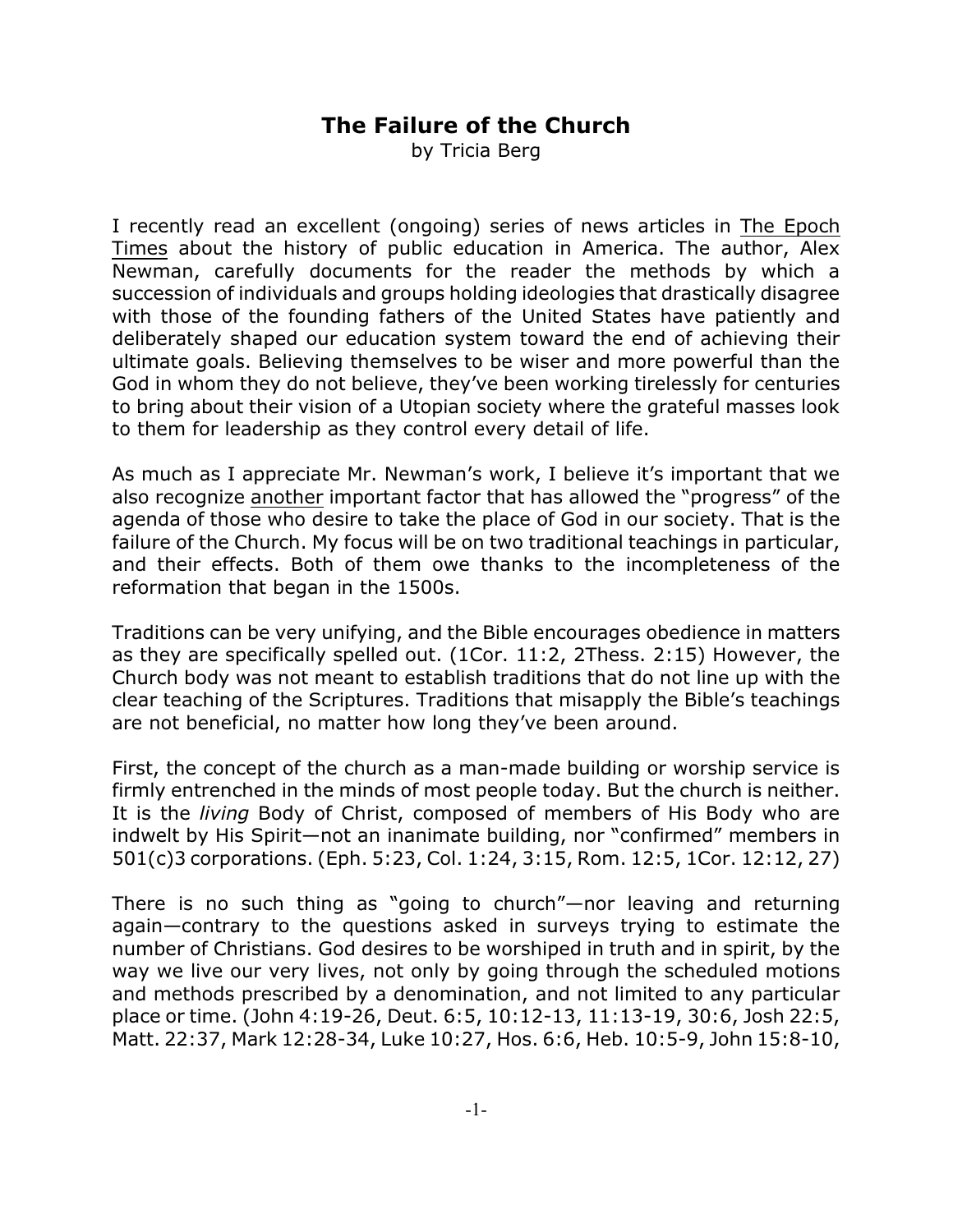13:34-35, Rom. 13:8-14; also see 1Cor. 1:10-13 and John 17:20-23 about denominations.)

To me, this isn't just semantics, because it makes a difference in our attitude and our Christian witness. Believers ARE the Church, as a whole and individually members of it, wherever we are and whatever we're doing. We ARE to gather together regularly AS the Church for many different purposes, but the Bible never refers to a man-made building or a worship service as being "church." (Heb. 10:24-27, 6:9-12, 1Cor. 5:4-5, 11:17-34, 14:26-40, 16:1-2, 2Cor. 9:1- 2, Matt. 18:15-20, Col. 3:14-17) And while we're talking about misused words, "hallelujah" means "highest praise (hallelu) to God (jah)," NOT "yippee."

Second, contrary to the teaching of many, we become children of God when we personally believe the Gospel—not when some well-meaning person sprinkles us as newborns with water, not even when it's by the "right" person saying the "right" words. The idea that "babies can believe" is usually inappropriately based on the unique instance of John the Baptizer, who was *filled with the Holy Spirit* from the womb. (Luke 1:15)

We are living under the New Covenant where God is making one new man from Jew and Gentile alike. (Eph. 2:14-22, Gal. 3:28-29, Heb. 8:13, 1Cor. 11:25, Rom. 10:12-13) The Gentiles are not replacing the Jews, but rather, are becoming Jews themselves in truth and spirit, NOT according to the letter of the Old Covenant law, and NOT as converts to Judaism (Rom. 7:4-6, Jam. 2:10, Gal. 5:3-4)—but grafted in to the promises made to Israel, God's chosen people forever. (Rom. 11:17-25, Eph. 3:6, John 4:23-24, Jer. 31:31-37, Isa. 54:9-10)

To be saved in this age, under this covenant, we do not rely on the circumstances of our birth, nor on events that took place shortly thereafter. (Rom. 2:28-29, Gal. 6:15-16) Instead, we are born into God's family when we *believe in our hearts and confess with our lips*. (John 1:12-13, Rom. 10:8-10, 1Pet. 1:22-25, John 3:3-8, 1John 2:28-3:10, Rom. 8:13-14, Gal. 5:25)

We die spiritually when we sin, and are thus separated from God. (Isa. 59:1-8, Prov. 6:16-19) Then, through the working of the Holy Spirit through the Gospel, we must have become aware of the fact that we have sinned against God, and desire to accept His free gift of salvation from the penalty for our sins that we have actually committed in thought, word, action (or failure to think, say or do what we know is right—Jam. 4:17), not hypothetical sins that we might commit if we someday have the opportunity. (1Tim. 2:3-4, John 3:16-21, 2Pet. 1:9)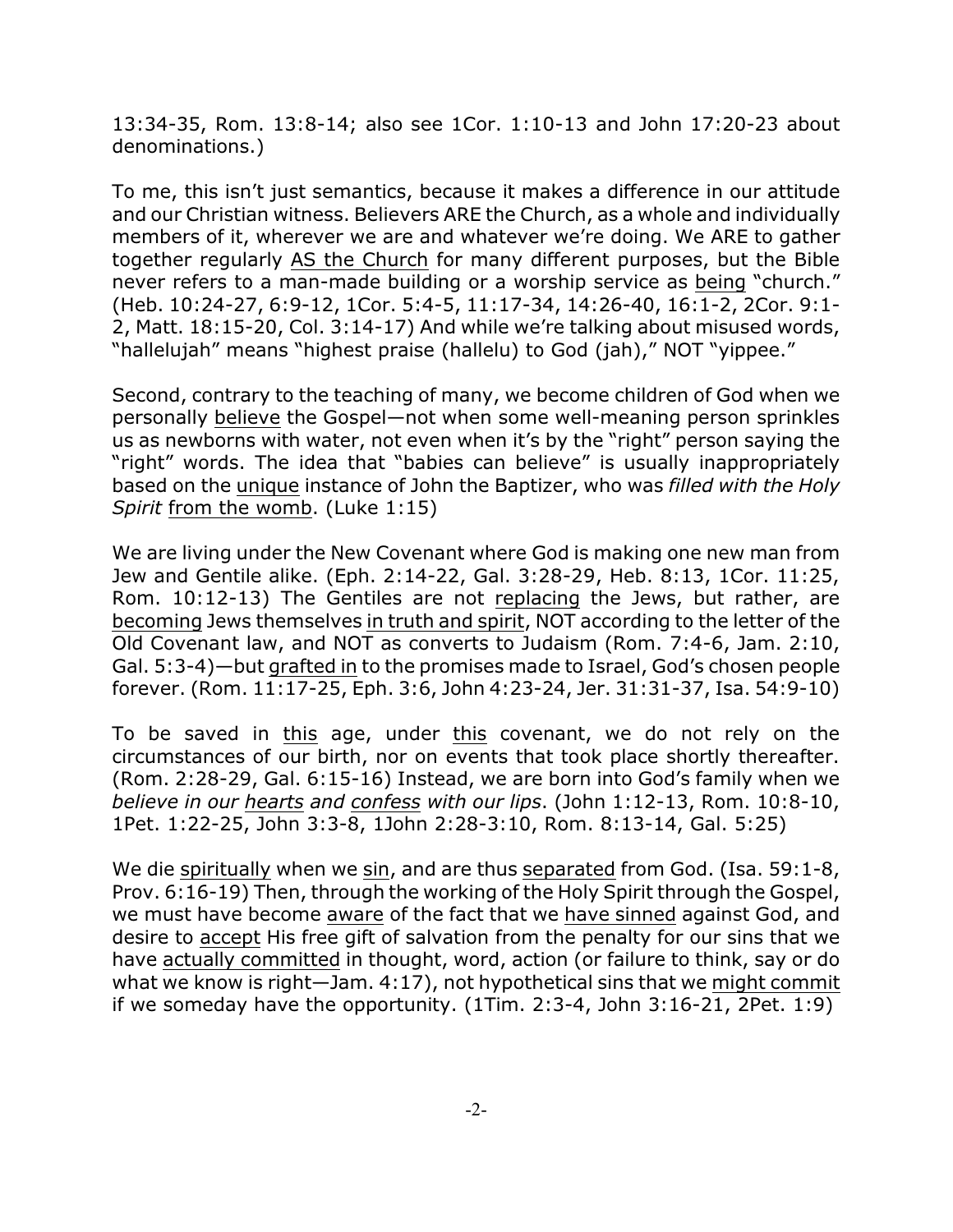"The penalty for sin is death," *not* "the penalty for the sinful nature is death." (Rom. 6:23, Jam. 1:15) We all die because of Adam's sin because we all inherit his sinful nature and use it TO sin. (Rom. 5:12) In other words, we will ALL eventually exercise our free will to indulge our sinful nature, but babies have yet to do so. Children do not even possess the self-control and reasoning skills to fully understand the consequences for their actions—especially death. (Gen. 3:5-7, Deut. 1:39, Isa. 7:15-16, 1Cor. 13:11)

Who could possibly claim to know God if they think that He will send a baby (or a person who never achieves a mental state beyond that of a young child) to hell because no one baptized him or her? (Remember, they haven't had the ability or opportunity to actually commit any sins as yet—let alone know that it was even wrong.)

Wouldn't that be the works of men if anyone is saved because of a physical act we performed? Wouldn't that be "putting confidence in the flesh," as though there is something we can do to save (which is to create or impart saving faith)? (Phil. 3:3, John 6:63, Titus 3:4-8, Psa. 49:7-9)

God does not want us putting our trust in rituals, no matter how spiritual their significance. He alone saves, and He doesn't need the unsaved to do anything but to STOP fighting against Him and to humble themselves. Those who are saved are to share the Gospel and make obedient disciples who follow Christ and His commands (not believers—God does that). (Matt. 28:19-20, Rom. 10:14-16, John 15:8-17) Faith comes by hearing, which does not mean without even understanding what is heard. (Rom. 10:17) Do we preach the Gospel to foreigners in our own language and then baptize them?

And while it is not the focus of this article, baptism symbolizes the death ("by drowning") of our old sinful flesh/selves and resurrection into new life in Christ. (Rom. 6:3-4, Col. 2:12-13, 3:9-11, 2Cor. 5:17) The reason the Bible mentions that they baptized "where there was plenty of water" (John 3:23) isn't because they only used a few drops of water—they *immersed* repentant believers. Infants are not repentant (for what? Gal. 6:4-5—also see Gal. 6:1), nor have they called upon the name of the Lord to save them—they don't even know their OWN names yet. (Rom. 10:13, Acts 2:21)

John the Baptizer called out some Pharisees for coming to his baptism. They looked upon it as another superficial work (of which they were big fans) rather than the result of true repentance. (Matt. 3:7-12, Luke 3:7-14, Psa. 51:7, Acts 2:36-38) What a "hater" people might consider John today! But the Bible teaches that if a person has no respect for God, such that they go against His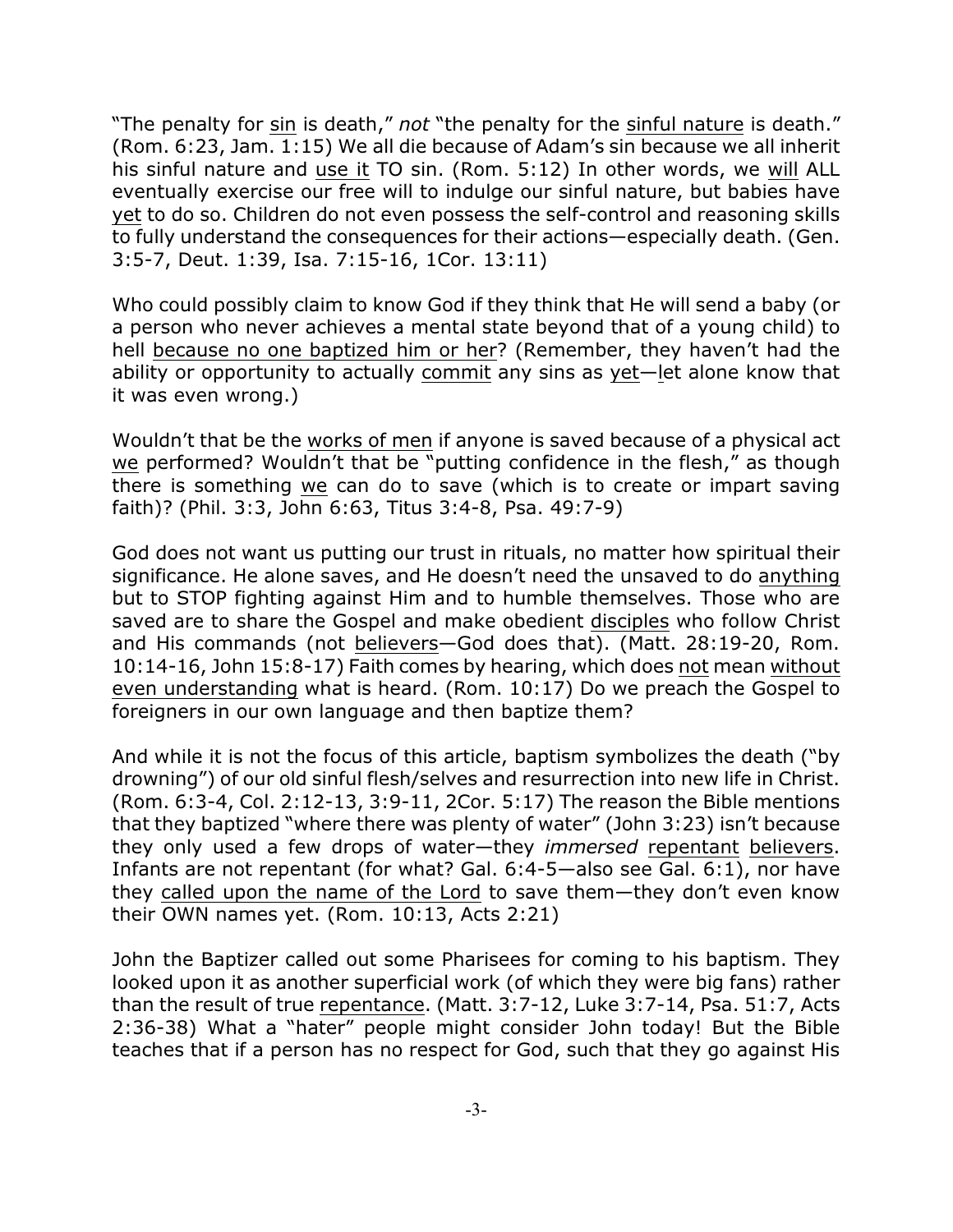ways deliberately and profusely (*proudly* even), then they do NOT believe in Him—or even if they do in some vague fashion, they don't KNOW Him. (1John 2:3-6, 3:6, Titus 1:16) We repent of rebelling against God by refusing to believe first, then He works from inside of us to clean up the rest—to transform us into Jesus' image. (Rom. 8:29, 12:2, 2Cor. 3:18, Phil. 2:12-16)

During these troubling times, we need to keep in mind that even refusing to obey for the reason that we're scared is unacceptable for God's children. (Num. 14:1-4, Deut. 1:39, Isa. 57:11) Our trust (and therefore our courage) should not be in ourselves or each other, but in God. (Deut. 31:6, Josh 1:9, 2Chron. 15:7, Psa. 27:14, 31:23-24, 118:6, 147:10-11, Heb. 13:6, 12:4, 12-14, Rom. 8:35-39, Rev. 21:7-8)

Salvation, like any gift, is free, but it's of no benefit to the intended recipient if refused or rejected (or even accepted, but later discarded or returned—that is why it's so important to put on God's armor, which is the ONLY way to hold fast to the end). (Mark 4:15-20, Eph. 2:8-10, 6:10-20, 1Thess. 5:6-8, Col. 2:16-23, Phil. 2:12-16, 3:8-21, 2Tim. 2:5-7, 4:7-8, Jam. 1:12, 5:7-11, Heb. 6:4-8, 10:26-39, Heb. 12, 1Pet. 2:11, 2Pet. 2:20-22, Luke 9:57-62, Rev. 2-3)

ALL *past* sins are forgiven, and it is expected that the born-again believer will behave as such. (2Pet. 3:9, Rom. 3:23-25) *Future* sins are forgiven and we are cleansed anew after our acknowledgment and confession to God through our intercessor, Jesus (1Tim. 2:5-6) of our sins (1John 1:7-10), which implies repentance, as clarified by the very next passage. (1John 2:1-6) The blood of Jesus' ONE sacrifice is sufficient to cleanse us from ALL sins. (Heb. 9:24-28, John 19:30) We needn't live in fear that we will not be forgiven for failing to confess something we forgot we did or weren't even aware of doing, but we neither should we take for granted that God "doesn't mind" that we choose to "walk in the old flesh" instead of "keeping in step with His Spirit," either. (Jam. 2:12, Gal. 5:13, 16, 24, Rom. 6:16, 8:13, 2:1-11)

There are NO instances of anyone in the Bible being baptized first, then believing. (Mark 16:16) There are also no instances where it is just assumed that someone believes without their own confession of faith. (Acts 8:12-13, 18:8) They all came to be baptized of their own accord after believing (*"receiving"*) the message. When a household is referred to as being saved, that is because they all believed. (Acts 16:29-34)

Some (using the "wisdom of men") insist that there must have been infants and they had to have been included in the reference to the household being baptized, but I'm quite sure that those same people would deny that those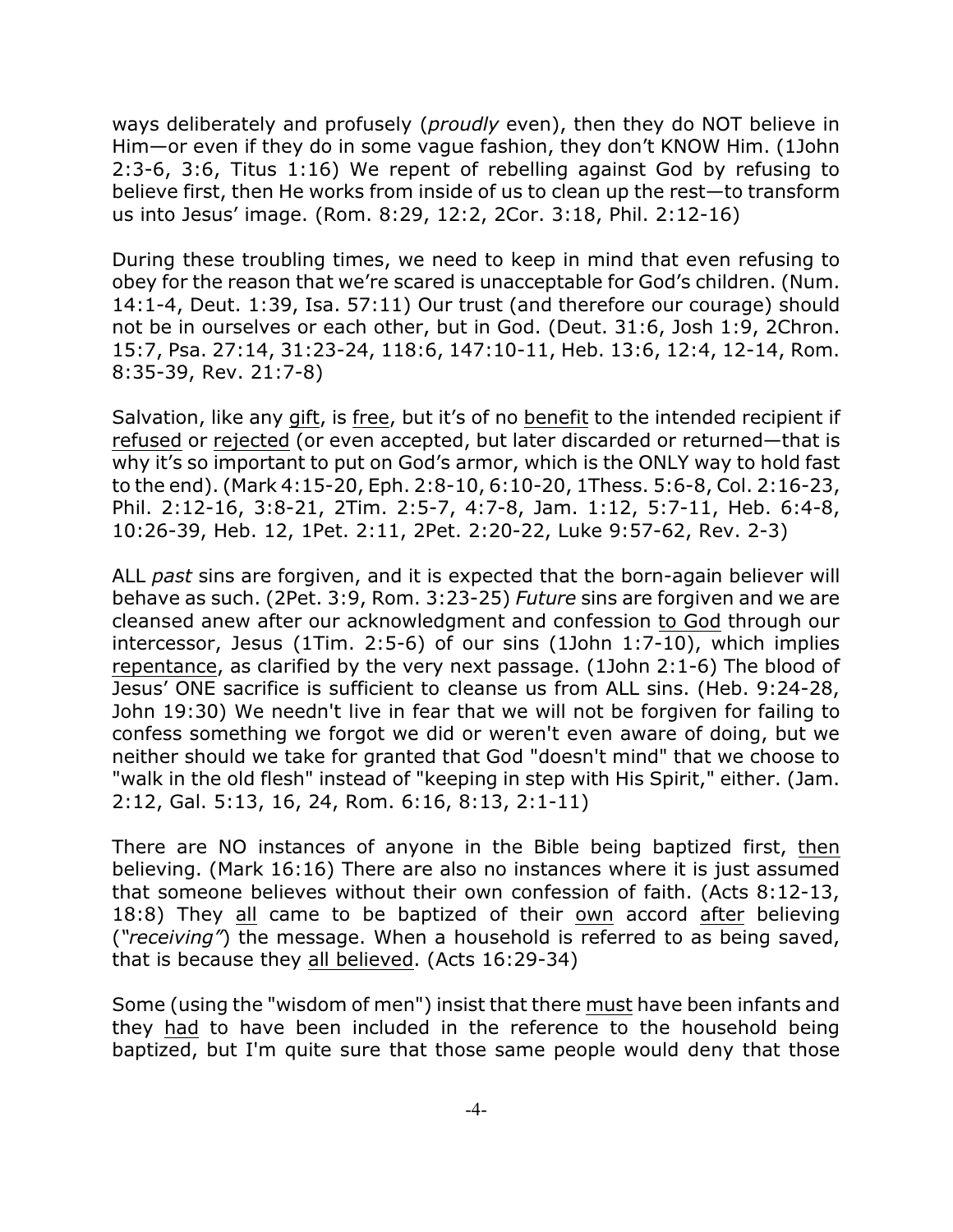infants were included when speaking in tongues, rejoicing, serving the saints or greeting others is also described of those same households. (Acts 10:2, 44-46, 16:34, 1Cor. 16:1, Phil. 4:22)

There IS one baptism (Eph. 4:5), but that doesn't validate unbiblical baptisms (not that baptism is our assurance of salvation, but we are commanded to observe it—Matt. 28:19—first they are made disciples when they believe the Gospel—Acts 16:30-31, Mark 16:16—failure to be baptized is not listed as a reason to be condemned, only unbelief—so why would anyone deny someone the joy of their own baptism after they have genuinely received the joy of salvation?)

In fact, when Paul encountered some baptized disciples of John, he gave them the Gospel and baptized them again, now that they had heard the Good News and believed that Jesus had died for their sins and risen again. (Acts. 19:1-7) Yet, denominations today make it sound like a lack of faith for an adult to be baptized when they were "already baptized" as a baby.

Our hope of glory is Christ IN us. (Col. 1:27, Rom. 8:10-11) That is why Paul asked them if they had received the Spirit (which they had not yet, since they had not actually heard the Gospel yet, but had only heard John preparing the way for Jesus—Isa. 40:3, Matt. 3:3). Unless His Spirit is present in us, we do not belong to Him. (Rom. 8:9) However, we needn't look for "signs" like the Jews did (1Cor. 1:22-31, also 1Cor. 12:28-31)—our "proof" that we have been born again is in the fruits of the Spirit IN us. (1John 5:1-5, 11-12, 18, 20—also see the whole book of 1John.)

The references to the promise being for "you and your children" does not refer to their age, just as "far off" does not refer to location in this context, but to the Gentiles being alienated from God up until that point in time. (Acts 2:39, Eph. 2:12-13, 17) Our children remain in that relationship to us even after they grow up. Adult believers are repeatedly called "little children" in the Bible. (John 13:33, Gal. 4:19, 1John 2:1, 12, 28, 3:18, 4:4, 5:21) Jesus admonishing us to let the little children come to Him refers to His love for them—they are not a nuisance—we should "bring them to Him" by teaching them about Him. (Deut. 6:7, Matt. 19:14—can a newborn baby be "hindered" from coming to Jesus?)

Infant baptism is just another tradition that is accepted because it has been in practice for so long. What would make us think that God is any more pleased by our faulty traditions than He was with the extra-biblical traditions for which Jesus reprimanded the Pharisees and Sadducees? (Prov. 30:6, Matt. 15:8-9, Mark 7:6-9, Matt. 23, Luke 11:37-54)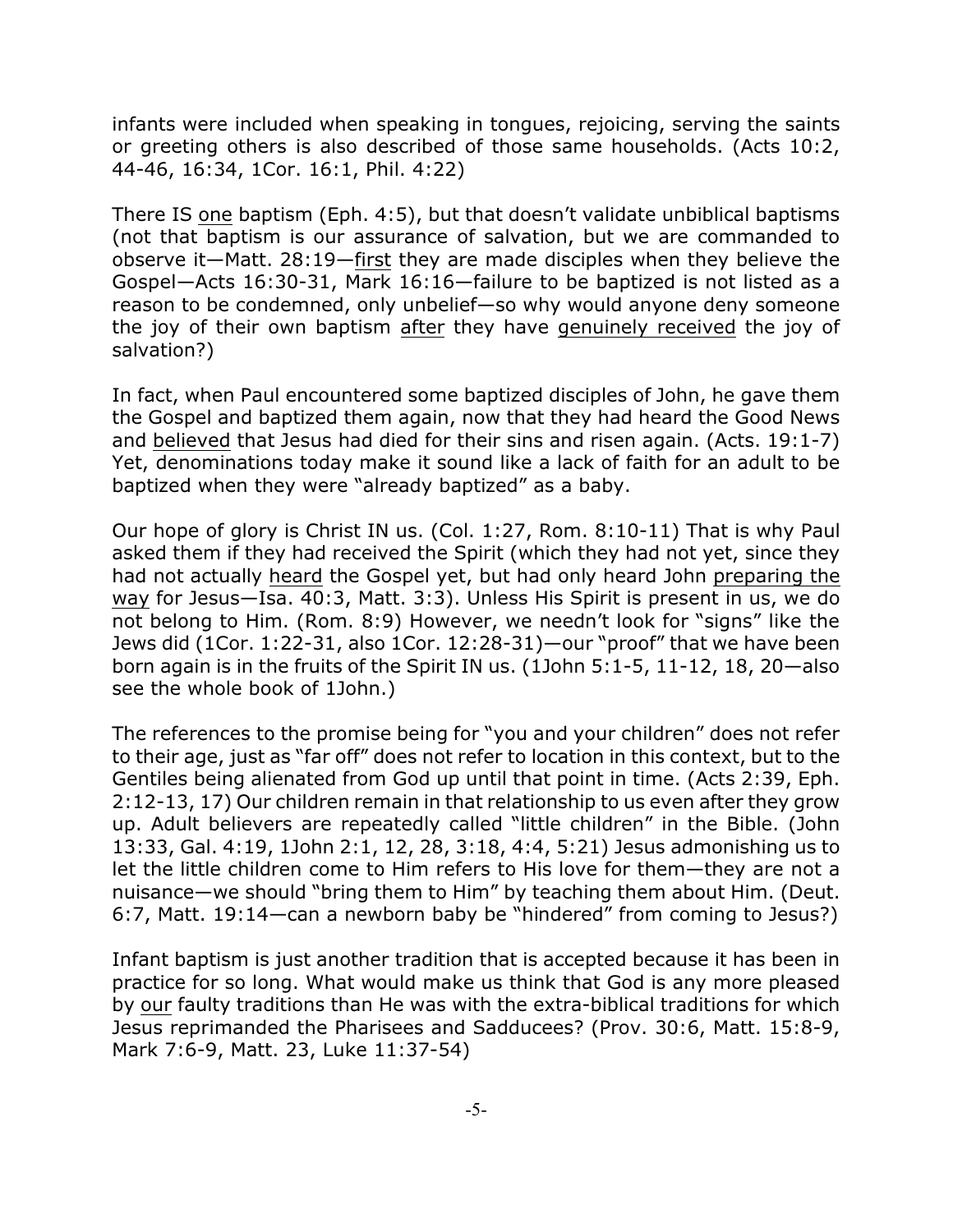This particular tradition misleads people as to what it means to be a child of God, because a long delay has been inserted between the time a person is "saved" and the time that they show the fruits of their salvation. No wonder people are confused when the wheat (believers) and the tares/weeds (world) continue to be indistinguishable from one another! (Matt. 13:24-30, 36-42, 1Cor. 14:20, 13:11, Eph. 4:11-17, Phil. 3:12-16, Col. 1:28, 4:12, Heb. 5:11- 14, 1John 2:15-17)

In this erroneous practice, the "salvation" is placed before the understanding of the Gospel. It IS good to teach children about God and His ways—crucial, in fact. But no one should point to an event they don't even remember as evidence of their salvation (and neither do children conveniently become "true believers" on our schedule, e.g. for many denominations, in the 8<sup>th</sup> grade).

What is the harm in either of these "benign" traditions? Both of these flawed teachings ("church" as a place and/or worship service, and infant baptism) completely ignore the consistent, repeated teaching that God dwells in those who truly believe (His "temple"), and His Holy Spirit bears GOOD fruit in them. (Gal. 5:13-25, 2Pet. 1:3-12, Titus 2:11-15, John 14:15-26) WE are the house of God and His sanctuary on earth, not a man-made building—God is building it Himself as He circumcises hearts. (Heb. 3:6, Eph. 2:22, Col. 2:11-14, 1Cor. 3:16-17)

If we could remember that believers ARE the Church (ALL of the time, everywhere), we might also remember that we represent to unbelievers what it looks like to be a child of God in our daily lives, not just an hour or so a week. (Jam. 1-5, Col. 3:5-17, Eph. 4:17-5:21, 2Cor. 5:17-21) Since our bodies are the temple of God, we are to behave as such, rather than giving the world grounds to condemn us as hypocrites for "talking the talk" but not "walking the walk." (Rom. 12:1-2, 2:1-11, 1Cor. 6:15-20, 2Cor. 5:9-10, Phil. 2:12-16, 1Pet. 2:15-17, 2Cor. 6:14-7:1)

Many relaxed congregations these days, including their worldly pastors, think that the answer to the problem is to just look the other way. They say that we're all sinners, and it would be legalism to expect anything of professed believers beyond a profession of faith (if even that). People love to have their cake (the hope of heaven) and eat it, too (keep sinning, the same as the rest of the world does), don't they? And it's definitely more profitable to tell people what they want to hear. (Acts 20:26-35, 2Tim. 3:1-7. 4:3-4, 2Pet. 2:1-3, 1Tim. 3:6-10, Jude 1:4, Jer. 23:21-22, 2Tim. 2:19-26, Rom. 16:18-19, Isa. 30:8-14)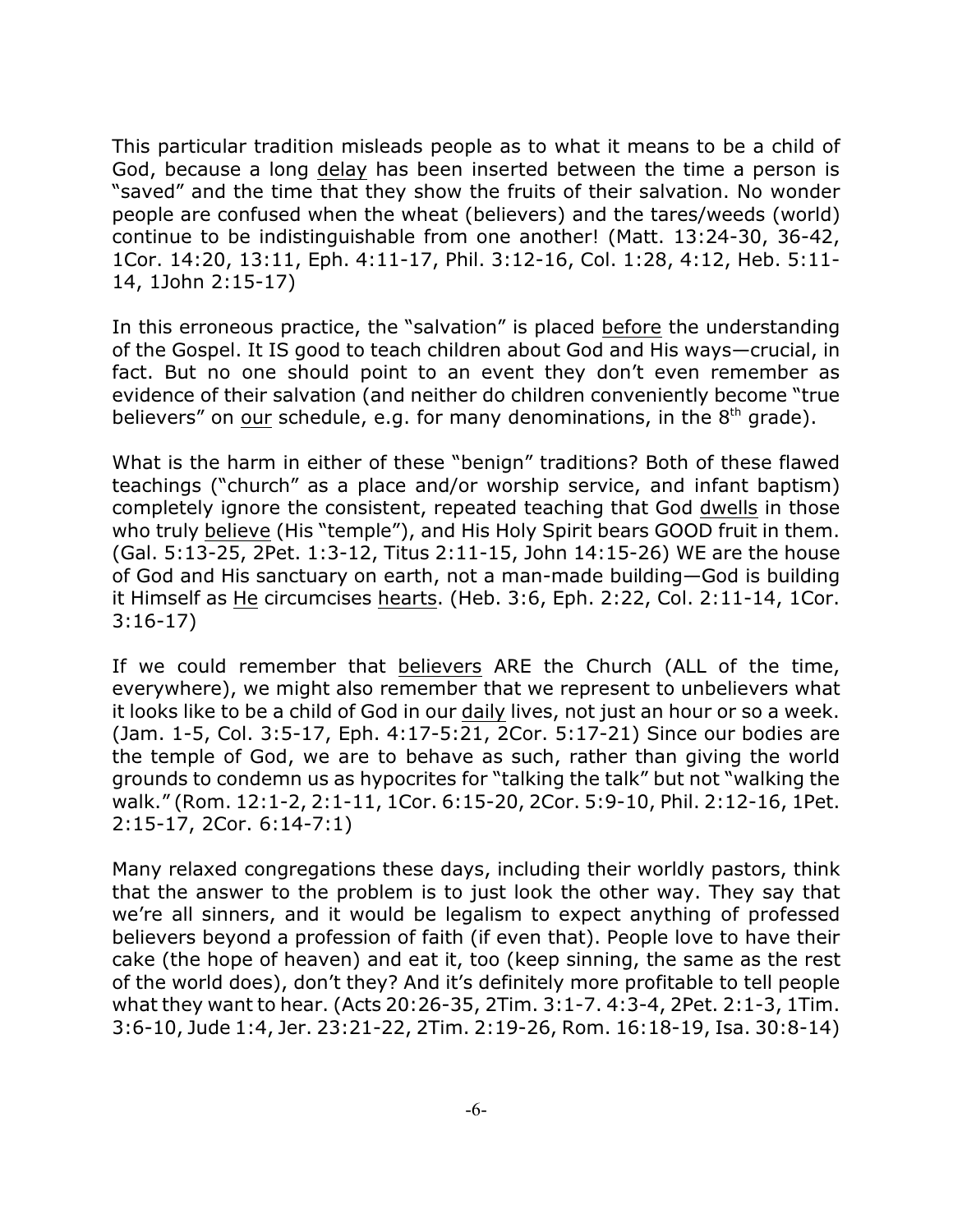Nevertheless, Jesus actually said to take the log out of our own eye *before* addressing the sins of other believers. (Matt. 7:3-5, Luke 6:40-42, 1Cor. 5:12- 13) Our motive is LOVE of God and one another as we strive to maintain the purity and health of the Body of Christ. (Eph. 4:15-32, 1Cor. 5:4-8, 13:1-3, 2Cor. 5:14-15, 1Tim. 1:5, John 14:15-26, 15:8-10, 1John 2:9-11, 3:14-18, 5:3, 2Thess. 3:5, Heb. 12:14-17, 1Pet. 1:14-19)

Jesus said that we could identify those who are evil by their fruit, and He called those who are disobedient foolish. (Matt. 7:15-29, Luke 6:43-49, echoed in Jam. 1:22-25*—"be doers not only hearers of the word."* Also see Prov. 1:7.) He also told us what happens to the foolish who should know better, but despite that, do not obey Him or prepare for His return. (Matt. 24:36-25:30, Luke 12:35-48) He compared being ready to keeping our lamps lit. (Matt. 25:3-4, 7-8, Luke 12:35) Jesus also said that the eye is the lamp of the body (so we should guard what we let in). (Matt. 6:22-24, Luke 11:33-36) Those who are waiting for Him but foolishly are not ready will be left outside the door knocking. How sad is that?! (Matt. 25:10-13) What is the opposite of foolishness? Isn't it WISDOM? From where or whom do we get wisdom again? You know.

If we really believe what Jesus said, then we'll realize that it's far more compassionate and loving to warn people than to let them remain clueless about what it will cost them eternally to have their way now. (Eph. 4:15-19, 1Thess. 4:1-8, Rev. 21:7-8) Hindsight is 20/20. NO ONE will look back and think that they would have preferred to have their own way than to have "missed out" on the "fun" of the fallen world because they chose to walk the narrow road instead. (Matt. 7:13-29)

We who are truly born-again believers know that God is the light for our path and lamp for our feet, and that wisdom begins with the fear of the Lord. (Psa. 119:105, 111:10, Eph. 5:8-17, John 3:3-8, 1:12-13, 1Pet. 1:23) We delight in being His treasured possession and don't want to "cast off His bonds." (1Pet. 2:4-5, 9-12, Mal. 3:16-18, Psa. 2:2-3, 35:27, 37:4, 73:26, 119:57-64) We don't want to be "unhitched" from the Old Testament, which helps us to understand the New. We understand that all of it finds its ultimate fulfillment in Jesus and points us to Him. (Matt. 13:52, Col. 2:17, Heb. 8:5-7, 9:23-24, 10:1)

We can be born again once (Heb. 6:4-8, Jude 1:12-13-"twice dead," "uprooted" from Jesus, "the root of Jesse"—Eph. 3:17, Rom. 11:16-22, 15:12, Isa. 5:24), but thanks be to God, most people who think they were "saved" by being baptized as a baby or perhaps by making an empty confession at some point, but never bore any fruit, were never born again and still can have the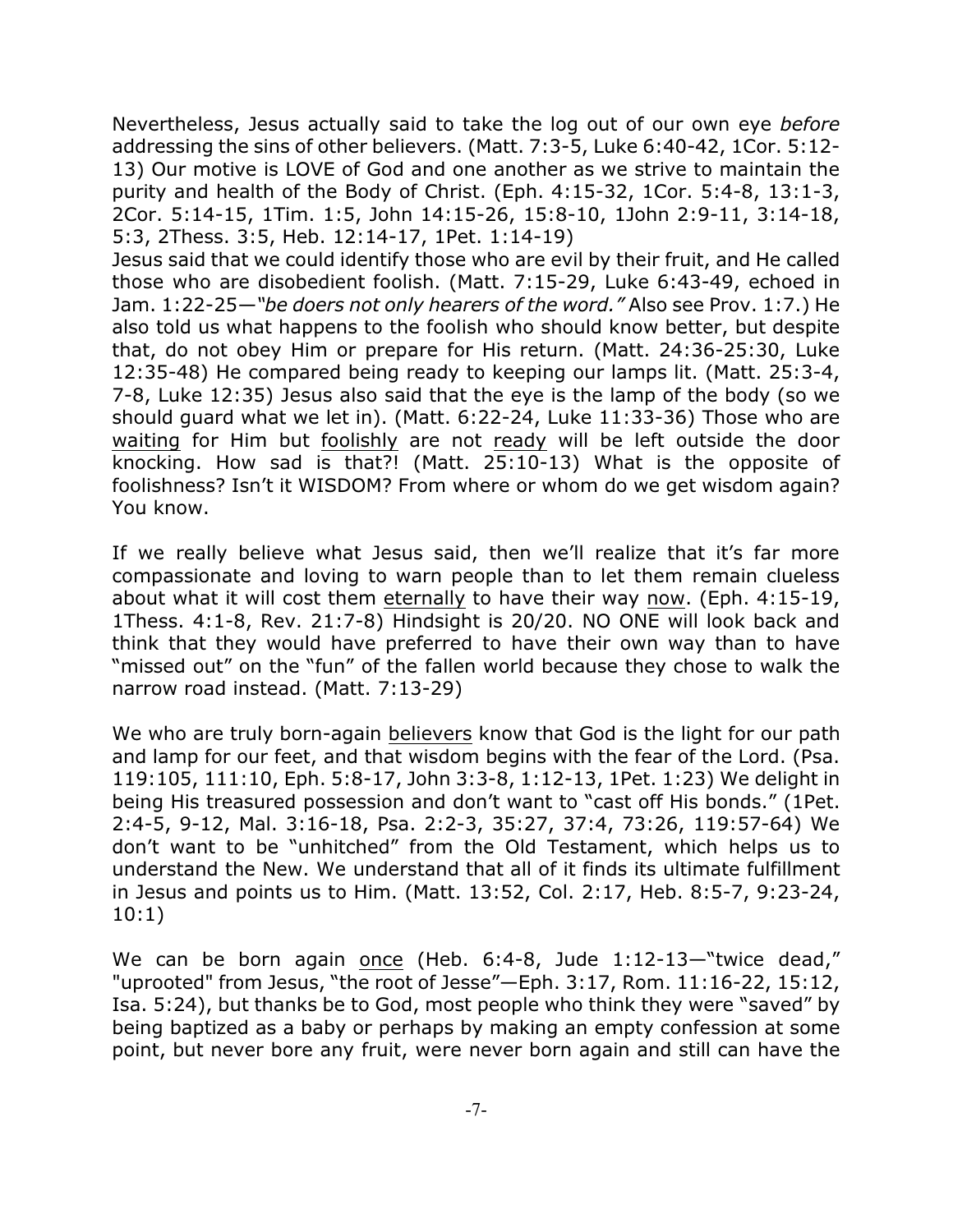hope of salvation. (1Pet. 1:3, 2Pet. 1:8-11, Titus 3:14, Eph. 5:9-12, 2:8-9 *including* the very next verse, Eph. 2:10)

God wants all to be saved (and so we can be sure He did not randomly predestine any to hell), but will not force anyone to believe or even obey (in this age—and seeing first, then believing is NOT faith). (1Tim. 2:3-6, 2Pet. 3:9, 15, Rom. 2:4-11, Jam. 2:13, Heb. 11:1, John 20:29) There are dire warnings for those who harden their hearts toward God and desire to go back to being a citizen of the world instead of heaven. (Luke 9:62, Heb. 11:15-16, 2Tim. 2:4- 5, 4:10, 1Cor. 9:24-10:13, Phil. 3:17-21, Heb. 3:12-15, 1Pet. 2:11, 1Tim. 4:16, 2Tim. 2:24-26, Jude 1:16, 2Pet. 2:21, Heb. 6:4-12, 10:26-39)

Having *genuine concern* for the lack of fruit in our alleged Christian walk is a hopeful sign that the door is still open. People who have been forsaken by God simply do not care, and even deny His existence. Such people will even curse Him when He eventually showers His wrath on the unrepentant people of the earth. (Rev. 9:20-21, 16:9-11, Jude 1:14-19)

In any event, truth and love do not oppose one another—if they did, God would have conflict within His perfect unchanging nature, which He absolutely does not. (John 14:6, 1John 4:8, Jam. 1:17, Heb. 13:8, Mal. 3:6) The truth IS loving, and that is why we must share it. (2Cor. 5:14-15, 20-21)

The truth is that if a professed believer's fruits are bad, then that is evidence that they are either lying when they claim to believe (1John 2:4, 3:6), or perhaps they haven't even been taught what is expected of believers (1Cor. 6:19-20, Eph. 4:19-24, 1Pet. 2:1-3)—maybe they've always thought of "Jesus is Lord" being more of a saying than a reality. (1Thess. 4:1-8, 1Pet. 3:14-17, Eph. 1:15-23, Heb. 1:8, 1Tim. 6:13-16, Rev. 1:5, 19:16, Isa. 9:6-7) At best, people who confess to know God, but don't care about how their bad behavior reflects upon Him, are grieving and quenching the Holy Spirit. (Eph. 4:30, 1Thess. 5:19)

That's very risky behavior, because we must hear and heed His voice in order to receive the free gift of faith and to continue walking *by* that faith until the end, as we are repeatedly exhorted to do. (Rom. 10:17, Heb. 3:12-14, 6:11- 12, Rev. 2:11, 17, 26-29, 3:5-6, 11-13, 19-22, Matt. 13:18-23, Col. 1:21-23, 2Cor. 5:7) Jesus frequently spoke to "those with ears (or an ear) to hear," and those are same people who have not hardened their hearts against God. (Matt. 11:12-15, Mark 4:8-9, 20-25, Luke 8:8, 14:34-35, Rev. 2:7, 11, 17, 29, 3:6, 13, 22, 13:8-10, Zech. 7:8-14, Rom. 2:5, Eph. 4:17-32)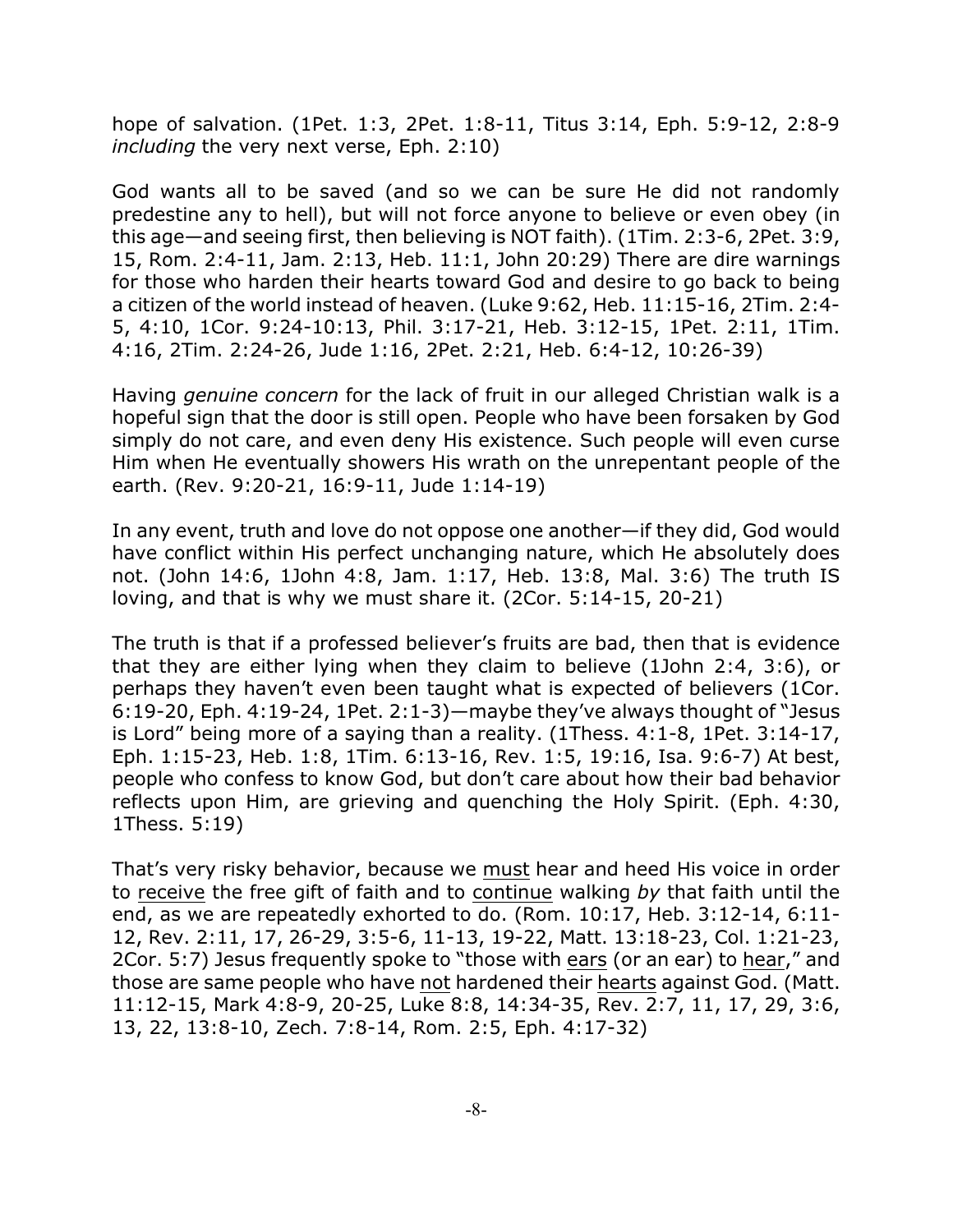Rather than trying to control every detail of each person's life (like the government is doing more and more, and some extremely legalistic congregations do), we need to truly know God and have ears that hear His Spirit prompting us when we have strayed from His ways. (Ecc. 12:11-14, Psa. 24:1-6, 139:23-24, 50:14-23, Isa. 30:9-11, 21, Psa. 95:7-11, Ezek. 18:21-32, 33:30-33, 1Kings 19:11-18, Jer. 6:16-17, 25:4-5, Prov. 14:12, 21:2, 2Pet. 2:20-21)

The vast majority of people today never read their Bibles, so how can they claim to know God? People say they don't have time, but they can make time for a multitude of *temporary* pursuits (many of which are self-serving and therefore are worthless wastes of time, effort and perhaps money instead of the fruitful work God has called us to do) over those that will reap meaningful, eternal benefits. (1Cor. 10:23-24, Luke 10:41-42, Matt. 25:14-30, Luke 19:11- 27)

The reason we should read the Bible isn't to get a gold star on a chart, but to KNOW God. (I think that those sorts of rewards are okay for children; but personally, I think that punishing a child for not reciting a Bible verse accurately just teaches them that it's unpleasant drudgery to read the Bible instead of a privilege to be treasured.) (See Psa. 119:103.)

It can be dangerous to trust someone else to tell us what it says—more and more so every day. Most say that it's too hard to understand the Bible, but Jesus said that God reveals His truths to little children. (Matt. 11:25-26) His Spirit will give us comprehension if we bother to read what He inspired men to write for our benefit. (1Cor. 10:11, John 14:26, 16:13, 1John 2:26-29, 2Tim. 2:15, 3:12-16)

No, there won't be a quiz, but *to the one who has, more will be given*. (Matt. 13:10-17, 25:28-30, Mark 4:21-25, Luke 8:16-21, 19:24-27) In other words, the one who has a love of the word of God will be given more love for it—to *know* God is to *love* Him; the one who has taken the trouble to try to understand some of the Bible to the best of their ability will be given understanding of more of it.

The opposites of these principles also apply—the ones who do not have any love for God and His word will not be given that love, but they may instead be given over to the wicked desires of their ungrateful, unregenerated, rebellious hearts. (Rom. 1:18-32) When God is the top priority in our lives (as should be the case for ALL believers), we will lack nothing of importance. (Matt. 6:19-33, Psa.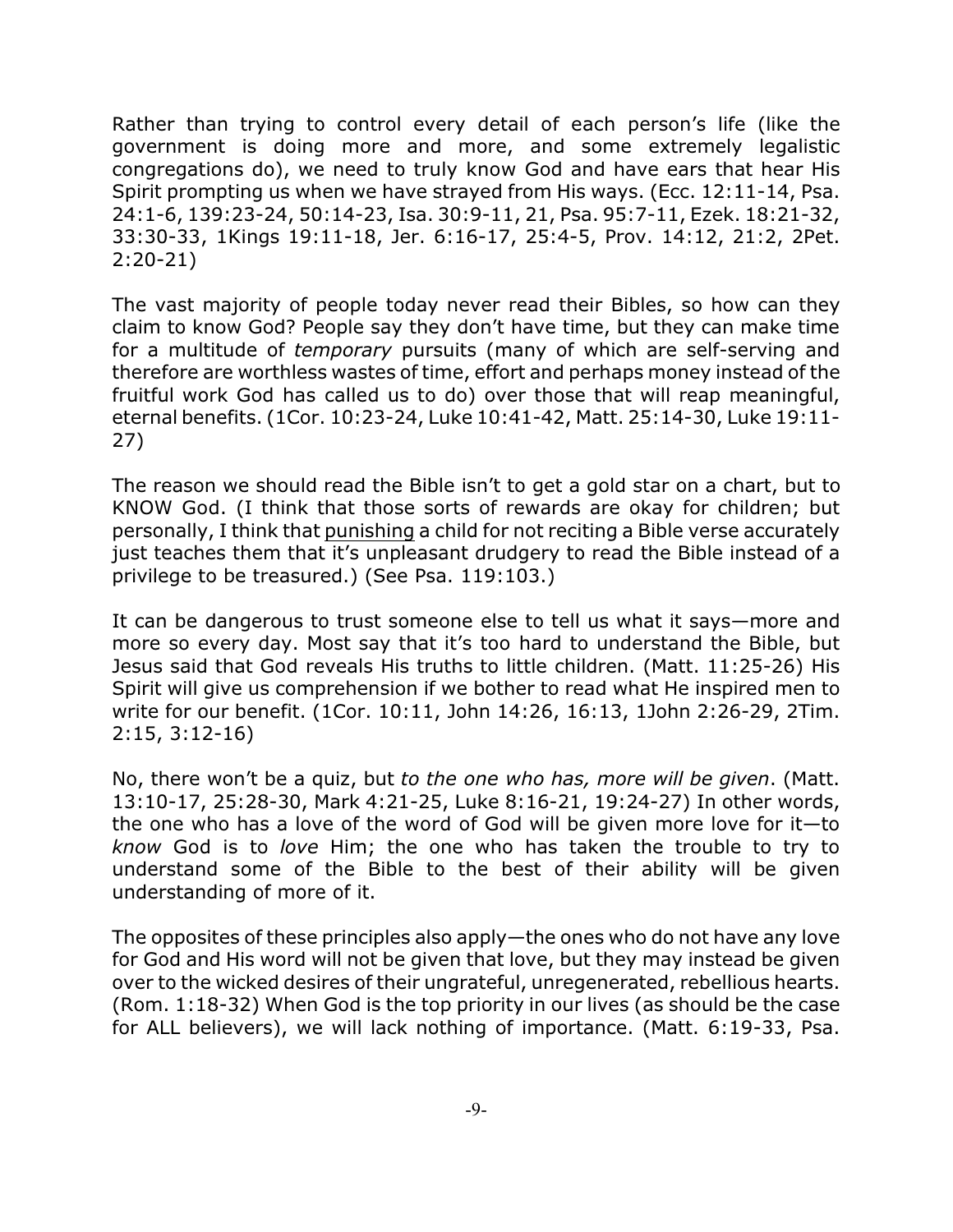37:1-33, 55:22, 1Pet. 5:6-11, Isa. 50:4-5, 1Cor. 1:4-9, 2Cor. 1:3-5) He IS the desire of our heart. (Matt. 6:21, Luke 12:34, Psa. 37:4)

If you have read the Bible and are still not feeling genuine love in your heart for God, then I would say look around you. Do you see all of the beautiful things He made? Is it possible that He could be any less beautiful than what He created? Aren't you in awe of Him and of what He has done? Can you even fathom how He would do such a thing as to dwell among us in a body like ours at all, let alone for the purpose of taking the punishment of OUR sin upon Himself? When you read the Bible, it's okay to jump around. Look up the related passages in both the Old and New Testaments. It's not boring to be taught by God—it's exciting!

There's a saying in the health profession—*you are what you eat*. If we choose garbage for either the food OR the media that we consume, that's what we'll acquire a taste for, and our minds, bodies, spirits and souls will waste away from malnutrition. (John 6:35-40, Matt. 6:22-23, Luke 11:34-36, Prov. 8:12- 21, 32-36, Col. 3:16-17)

There's another saying in computer programming—*garbage in, garbage out.* Many people trust popular preachers and teachers to accurately present what the Bible says instead of reading it for themselves. But what if those "Christian celebrities" are manipulating the Scriptures to serve their own purpo\$e\$ and personal preferences? We need to at least verify what they say is sound when compared with the text of a reliable translation (as opposed to some available today that have gone off the rails). (Acts 17:11, Prov. 25:2)

This is not a popular message these days, but we're meant to continually honor God by the way we use our bodies for His glory. (1Cor. 6:18-20, Rom. 12:1) Not out of fear of retribution or in an effort to save ourselves, but because we love Him—and springing from that *genuine* love, we sincerely desire to please and honor Him in all we think, do and say. We show our respect for Him and gratitude to Him by obeying. (John 14:15-24, 1Cor. 2:9, Jam. 1:12, 2:5, 2Cor. 5:14-15) We have a lasting inheritance that is not worth trading in for the junk of this world. (Heb. 12:14-29, 10:32-39, 1Cor. 3:13-17)

If we love the decayed world and our sin more than God, we should honestly question ourselves as to whether we are born again and legitimately adopted as His children. (John 1:12-13, 3:3-8, 1John 3:1-3, 1Pet. 1:14-19, Rom. 8:9- 23, 2Cor. 12:20-13:5, 1Pet. 1:3-5, 22-25, 2Pet. 1:9) Our definitions of "fun" and "freedom" should not continue to match those of unsaved people who are still walking in darkness. (John 3:19-21, 2Cor. 4:6, 6:14, 1Pet. 4:1-5, Titus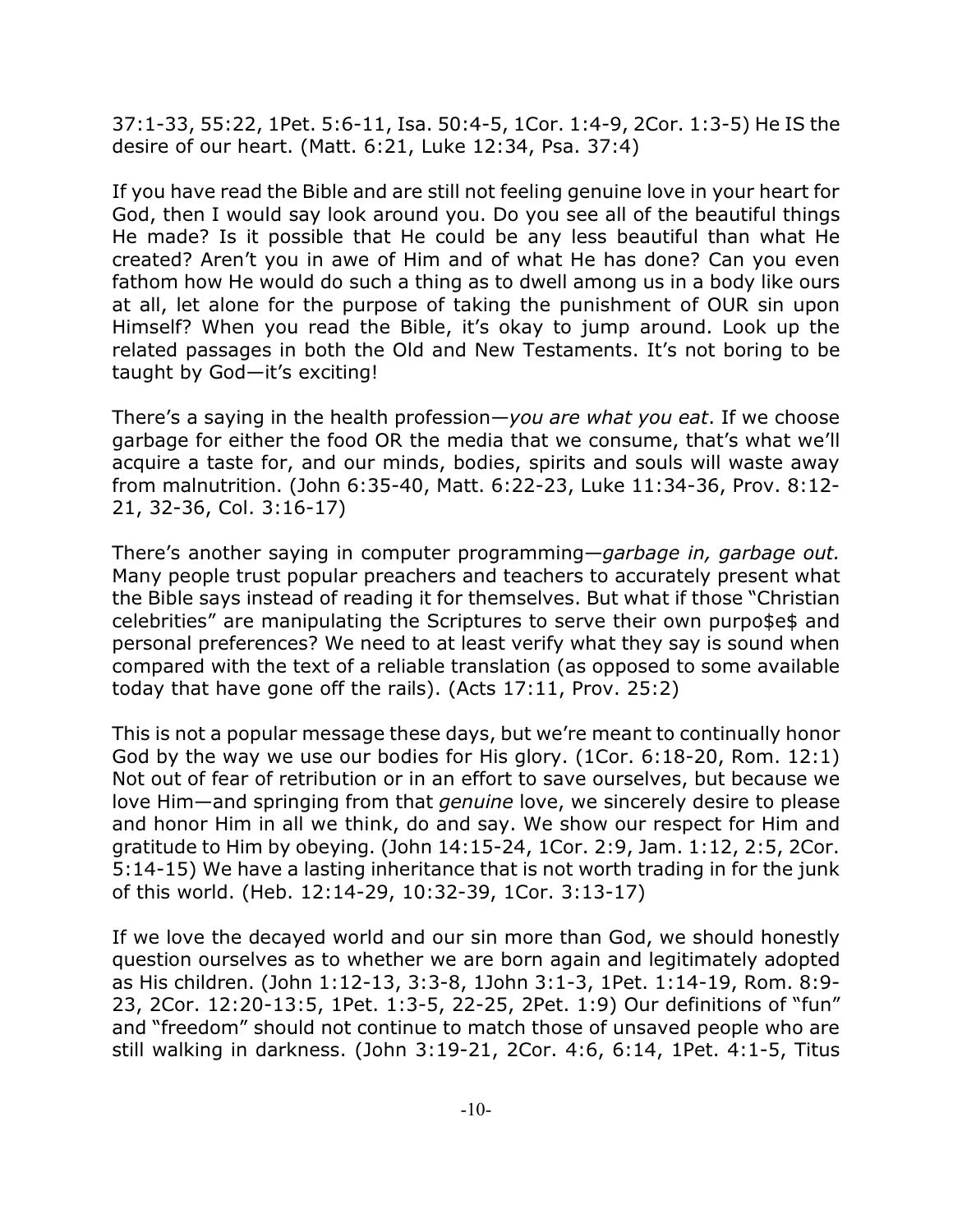3:3-11, Eph. 4:17-24, 5:1-11, 2Pet. 1:19, 2:18-22, Rom. 16:19, 1John 1:6, Col. 1:13-14, 1Thess. 5:5-8, 1Pet. 2:9, 1John 2:15-17) God disciplines His own for our good, to help us learn and grow. (Heb. 12:1-13, Rev. 3:19, Deut. 8:5, Prov. 3:11-12)

Jesus suffered horribly and died to set us free FROM sin not TO sin. (Rom. 6, Isa. 52:13-53:12) Whoever is still enslaved to sin has obviously not been set free, *yet* (John 8:31-36, Rom. 8:5-13)—but it's NOT a matter of ever achieving perfection in this life, and certainly not by attempting to do so of our OWN power. We won't be truly perfect until the mortal is clothed with immortality. (2Pet. 1:3-12, Titus 2:11-15, 1Cor. 15:50-58) But we make progress. (2Pet. 1:8, 1Tim. 4:15-16)

However, if our sin doesn't grieve us as it does God, then we must not be in tune with the Holy Spirit who convicts us of our sins and leads us to repent (but today, people take antidepressants to make those heavy, unpleasant feelings go away). (Acts 2:37-46, 2Cor. 7:8-10) With practice and persistence, one can unwisely squelch the voice of the Holy Spirit. (1Tim. 4, 2Pet. 2:12-14, Prov. 28:14, Heb. 3:12-15, 4:7-16, 6:4-11—also Eph. 2.)

Prosperity preachers compound the problem by reassuring people that they're "good with God" no matter how rotten their fruit is or how long it has been that way with no growth into Christlikeness. (Eph. 4:11-32, Col. 1:27-29, 4:12, Rom. 12:2, 8:29, 13:14, 1Cor. 13:11, Gal. 5:24, 6:1, Jude 1:20-23, Jam. 1:13-16, 22-26, 2:14-26, Matt. 7:13-29, Luke 6:43-49) That's exactly what the old flesh wants to hear, and just what is needed to keep the money coming in to their "ministry." (Jude 1:11, Acts 20:26-35, 2Pet. 2, Jude 1:3-25, 2Tim. 2:19-26, 3-5, 1Tim. 6:3-19, Titus 1:15-16, Rom. 16:17-19—these "obstacles" are "stumbling blocks," which can either ensnare people in sin or cause them to put their hope in something other than saving faith in Jesus.) And tragically, "love" has been redefined as permissiveness, as we were warned in advance in the Scriptures that it would. (Jude 1:4, 12-19, 2Tim. 3:1-7, 4:3-4, 2Pet. 2:1-3) But we know that sound doctrine accords (agrees) with godliness. (1Tim. 6:3, Titus 1:1, 2Pet. 1:3, 3:11) It's a perversion of grace to make it into a license to sin. (2Pet. 2:2, 1Pet. 4:3-5)

Jesus and Paul spelled out guidelines for handling unrepentant sinners within the congregation of believers, none of which involved putting anyone in stocks or sewing a red letter to their clothing—God doesn't want us adding to His word now any more than He did when the Pharisees did it. (Prov. 30:6, Matt. 23, Rom. 14) Those explicit instructions were for the health of the Body of Christ as well as for the benefit of the sinner who needs to "wake up from their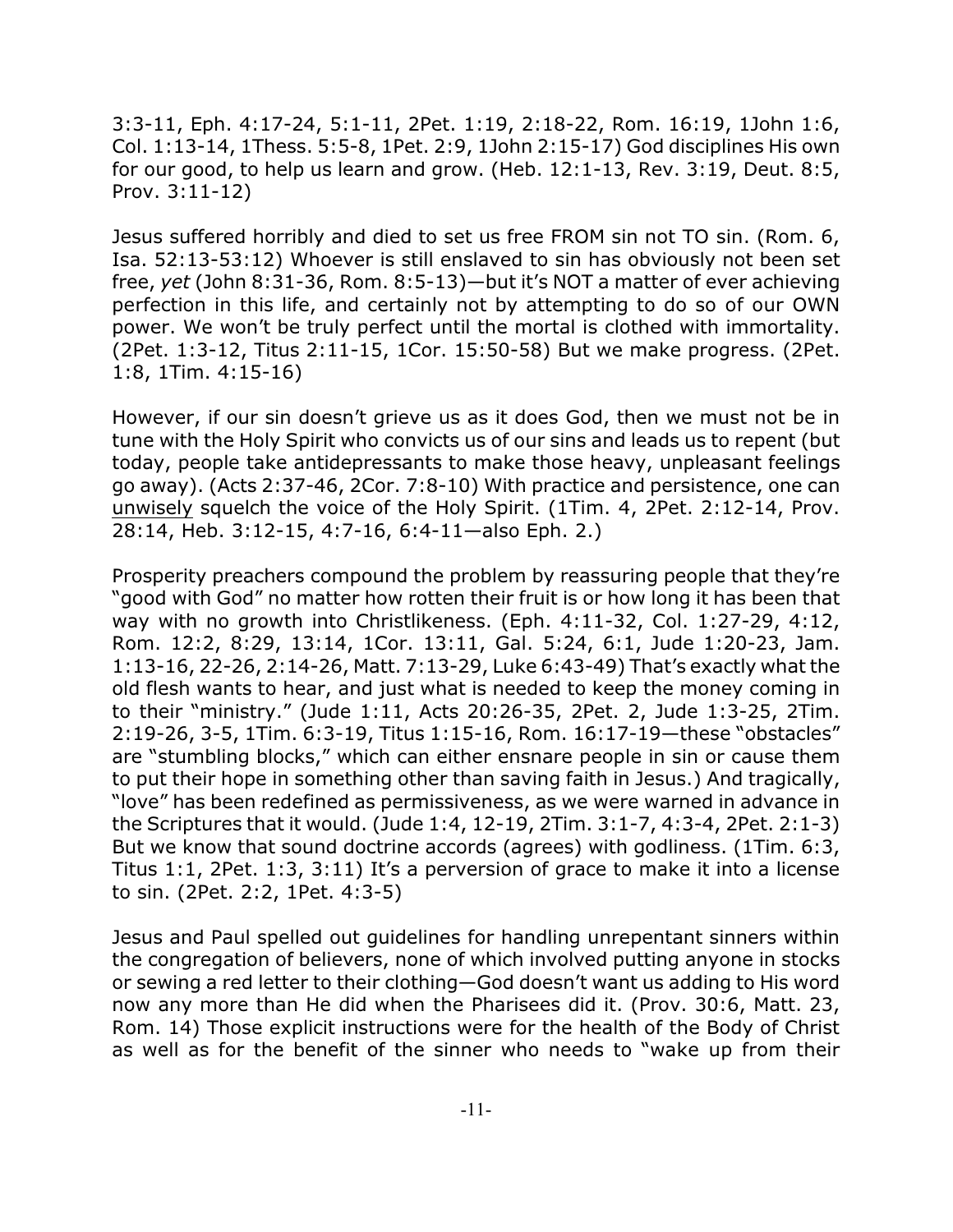slumber" while there's still time to remedy the lost condition of their soul. (Matt. 18:15-17, 1Cor. 5, 2Cor. 2:6-9, 1Tim. 5:20, 1Cor. 15:33-34, 1Thess. 5:5-11, Mark 13:32-37, Luke 21:34-36, Rev. 3:1-6, 16:15)

We're to *abide* in Jesus and His love by obeying Him as He obeyed His Father. (John 15:8-10) This is how we demonstrate our LOVE for Him. If not, we risk being cut off by the Father (the "Vinedresser") and burned as an unfruitful branch. (John 15:1-21) He is giving to His Son from among His own, people who LOVE, and therefore OBEY Him. (John 6:37, 10:29, 14:15-24, 17:6, 9, Rev. 19:7-9, 14, 17:14)

Jesus will not cast off anyone who comes to Him or let them be taken from His grip by external force (John 6:37, 10:29, Rom. 8:35-39—this was never meant to reassure anyone that they can feel free to "outrage the Spirit of grace" without fearing the consequences—Heb. 10:29-31). Jesus won't keep anyone against their God-given free will. He guides us by His Spirit and we choose whether to humbly submit or defiantly refuse. (John 16:13, Rom. 8:7-9, 10:3, Jam. 4:7-10, Ezek. 33:11)

Remember, people who know what God expects and disobey anyway do so because they do NOT love God—they love themselves and the world MORE than God. (John 14:24, 1John 2:15-17, Jam. 4:4-10) That's why we must examine ourselves to see if we're in the faith. (2Cor. 12:19-13:5) We're to be the salt and light, and if not, then we are *worthless* servants and risk being *thrown out and trampled*. (Matt. 5:13-16, 24:42-50, 25:11-13, 24-30, Luke 12:32-48, Col. 4:5-6, Eph. 5:15, Rev. 11:1-2, Matt. 25:2-4, 7:24, 26)

Whoever believes and yet returns to their former way of life is like a "sow who returned to wallowing in the mud after being washed" or a "dog returning to their own vomit." Do we want to return to consuming what the world has to offer after tasting heaven? I hope not! Their last state is worse than before they came to the knowledge of saving truth. (2Pet. 2:18-22, Heb. 6:4-10, 10:26-39, 1Tim. 2:1-6, 1Pet. 4:17-19, Mal. 3:13-4:3) Those who do not abide in God's love could have their "branch" broken off of Israel's "olive tree." (Rom. 11:17- 25)

Those who have made false confessions of faith WILL be thrown out of the Kingdom as "bad fish" or as "weeds" who disguised themselves as "wheat." (Matt. 13:47-50, 36-43) This will be a horrific double tragedy, to be avoided at ALL costs! Both their eternal suffering and the fact that souls in hell do not praise our glorious God, who alone is worthy of ALL praise from ALL of His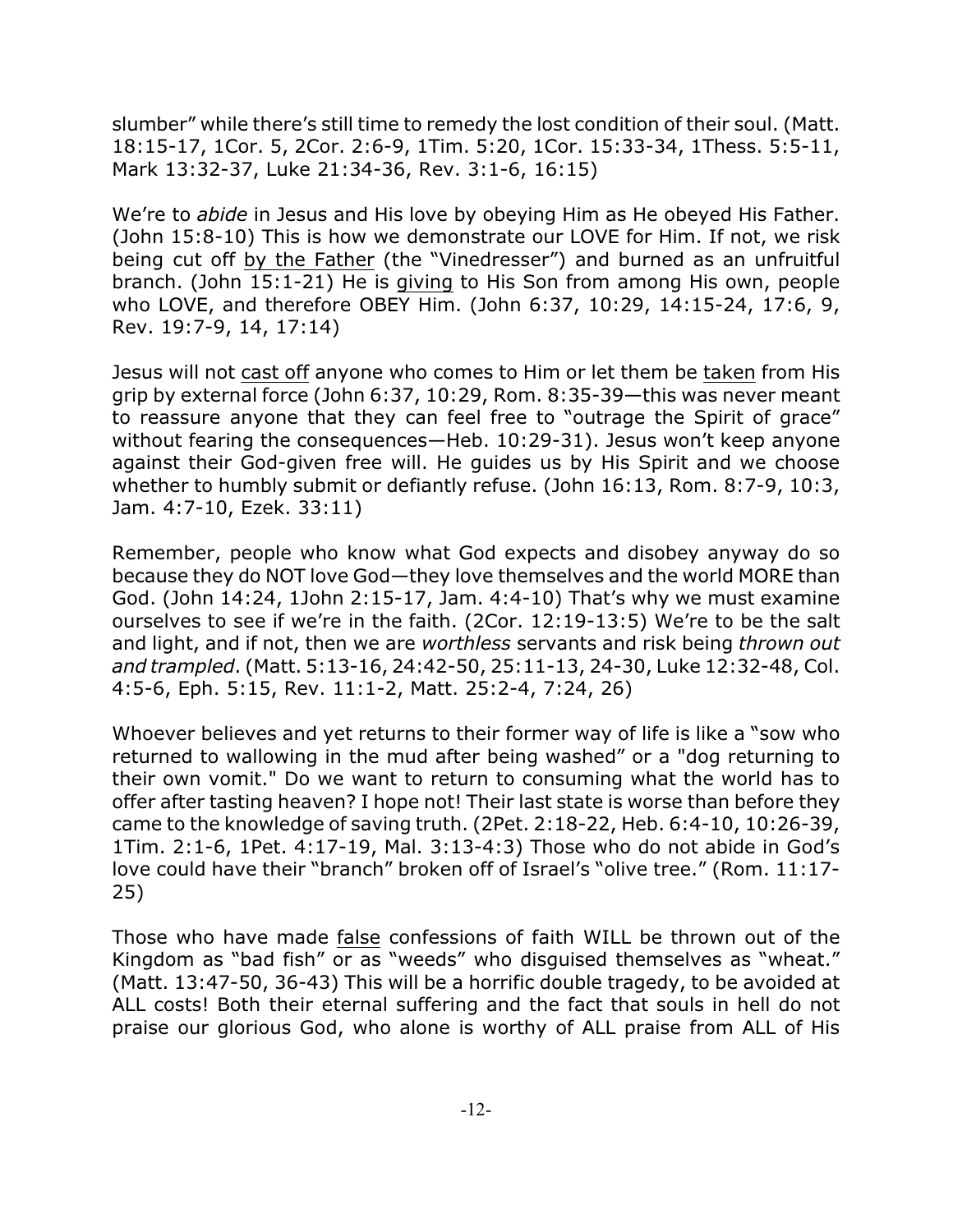creation! (Rom. 15:11, Isa. 38:18-19, 42:10, 61:11, Psa. 67:3-5, 117:1-2, 145:21, 148:1-13, Rev. 4:11)

**Listen VERY carefully!** This is NOT about living in fear due to slipping (which we all do, but we get back up)—it's about *not testifying against* ourselves by proving ourselves to be *hypocrites*. (Did you know that the Greek word "martyr" means "witness"?) It's revealing outwardly who we really are on the inside—spirit-indwelt, redeemed children of God, or children of the devil. (1John 3:4-10, John 8:44) The rebellious prodigal son was allowed to go, and he returned of his own accord when he came to his senses. (Luke 15:11-32, 1Cor. 15:33-34) He still knew who his father was, but he stubbornly refused to honor him. His father's heart was severely grieved, to the point that he considered him dead.

Even if we were to compare the prodigal son to a lost sheep (although sheep don't intentionally run away from their masters that I know of—except in the children's animated movie, Shaun the Sheep), we have to admit that he returned willingly—he was not brought back by force, still ungrateful and unrepentant, so that he could bring dishonor upon his father's household again. He learned his lesson, and was relieved to be accepted back into his father's home despite having squandered his inheritance. That was to have been a future reward—now *gone*, forfeited for the worthless, short-lived things and experiences this fallen world has to offer.

That is similar to how Esau sold his firstborn inheritance to Jacob for a bowl of stew *because it was more important to him to gratify his immediate desires than to think of the future*. Esau made his choice and bitterly regretted it. (Heb. 12:15-17, Gen. 25:29-34) Some will enter in as through the fire, grateful, but without further reward. (1Cor. 3:12-17)

We will be judged for what we've done in our bodies and rewarded for our faithfulness. Nothing in this short lifetime is worth jeopardizing that eternal reward. (Rev. 21:7-8, 22:12-15, Rom. 2:6-11, Col. 3:23-25, 2Cor. 5:10, Phil. 1:27-30, 3:8-21, 1Cor. 9:24-27, Heb. 12:1-2, 2Cor. 5:9-10, Heb. 4:12-13, Rom. 14:12, Gal. 6:4-5, 1Pet. 3:14-16, Jam. 2:12, Matt. 25:14-23, Rev. 11:18)

The popular message these days is that all you need to do is to say you believe, and anything beyond that would be "works"—"the only sin is unbelief." Well, it's true that the only sin that will send someone to hell is unbelief, because *none of their other sins will be forgiven because of that unbelief*. (Rom. 3:23, 6:23, John 3:16-18, 36) But in a way, it's sort of like a serial killer being sentenced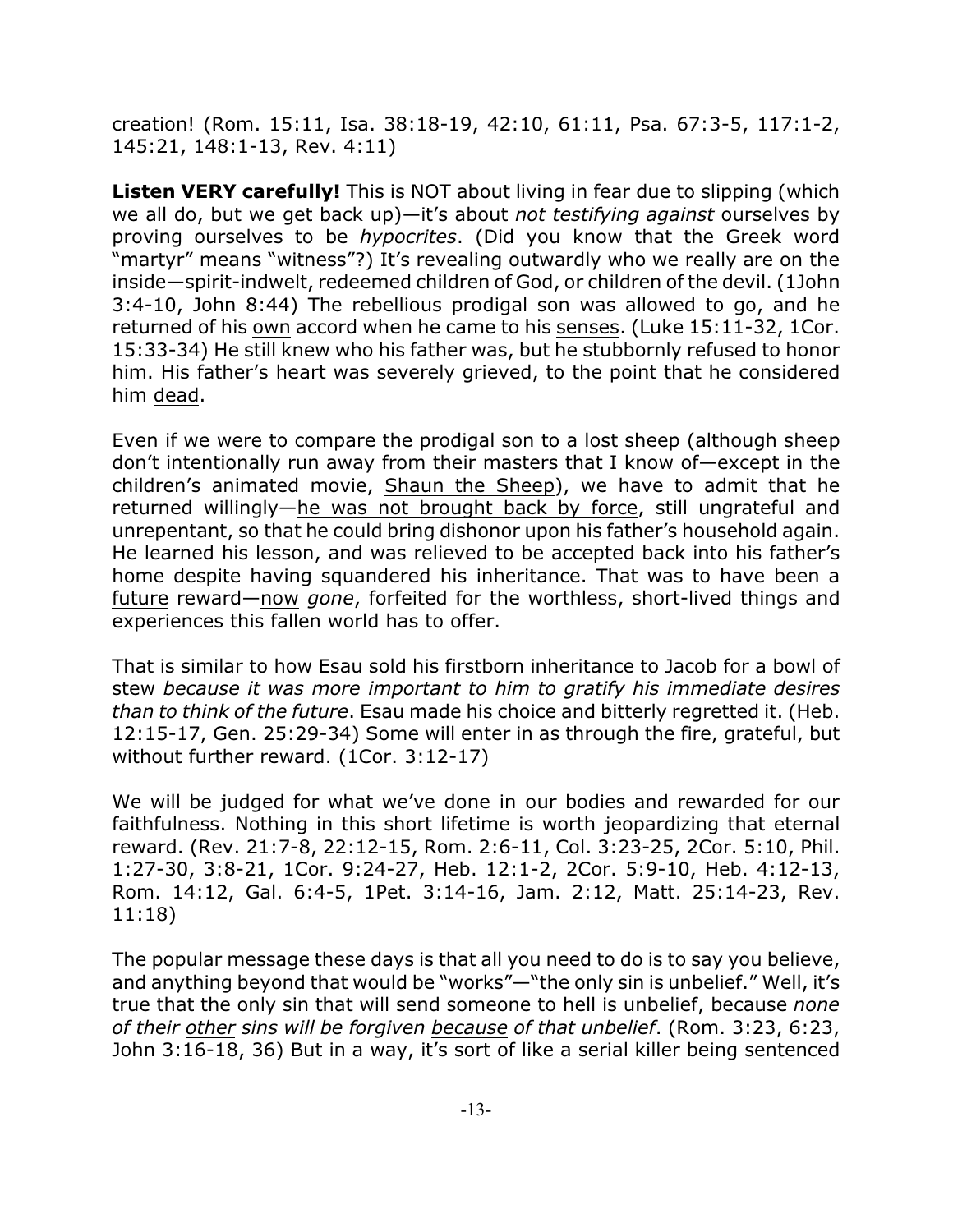to death for only ONE of his many murders. The end result is the same, but the fact remains that he is still guilty of ALL of his crimes even though technically ONE resulted in his being put to death. (Jam. 2:10, Rom. 3:21-28, 6:20-23)

And what "god" does someone believe in if they don't even know that our God is HOLY and sees everything, such that they feel free to do as THEY please with no thought whatsoever of pleasing Him? What do they think believers will be doing for all eternity? Does God even enter into that picture? It saddens and angers me at the same time.

Make no mistake—God DOES still see the sins we commit after we've been washed clean by the blood of Jesus, but we can repent and receive forgiveness and cleansing anew from His one perfect sacrifice on our behalf. (1John 1:5-10, Jam. 1:27) Ananias and Sapphira were put to death by God for lying to the Holy Spirit. (Acts 5:1-11) Seemingly, their alleged faith in God didn't include His knowing everything? Paul said that many of the Corinthians were sick and some had even died as bodily judgment by Jesus, due to their partaking of the Lord's Supper in a manner that didn't reverence Him and His sacrifice on our behalf. (1Cor. 11:27-34)

If we refuse to repent and accept God's way rather than insisting upon our own, that is likened to "bearing thorns and thistles" (and bad fruit) rather than a productive crop that pleases and honors our Father in heaven. (John 15:1-8, Rom. 7:4-6, Heb. 6:4-8, Matt. 3:8-10, 7:13-20, 12:33-37, 13:18-23, Luke 8:11-16) We're not our own; we were purchased at a very costly price. (Isa. 50:6, 52:14, Psa. 22:14-18, Rev. 5:9-10, 1Pet. 1:15-19, 1Cor. 6:13, 20) Jesus is our Lord and we're to treat Him as such in this life, just as we will *forever*. (Rom. 14:5-11, 2Pet. 1:8-11, 3:18, Jude 1:4-7, Rev. 4:11, 1Cor. 15:27-28, Eph. 1:15-23, Psa. 2, Psa. 45, Psa. 110, Acts 2:32-36, Heb. 1, Col. 1:15-20, Rev. 6:12-17, 19:11-21)

So in summary, the enemy knows that if faith is only exercised once a week (or less)—oftentimes in a rote and ritual fashion (Mark 7:6-9)—or maybe in a way that is primarily entertaining, or for the purpose of getting something in return—(John 6:26-29)—that's not a healthy, thriving faith that will "salt" society sufficiently to prevent decay. (Mark 9:50, Luke 14:34-35, Eph. 6:10-20, 1Pet. 5:6-10, Jam. 4:4-10)

In fact, anyone who wants to *live* for Christ is branded a "Jesus freak" *as if that's a bad thing* (and that includes lukewarm "believers" criticizing zealous ones). (2Tim. 3:12-13, Matt. 5:10-16, Luke 6:22-23, 1Pet. 3:10-17, Isa. 59:15, Rev. 3:14-22, Psa. 69:9-12, John 2:13-17, Matt. 21:12-13, Mark 11:15-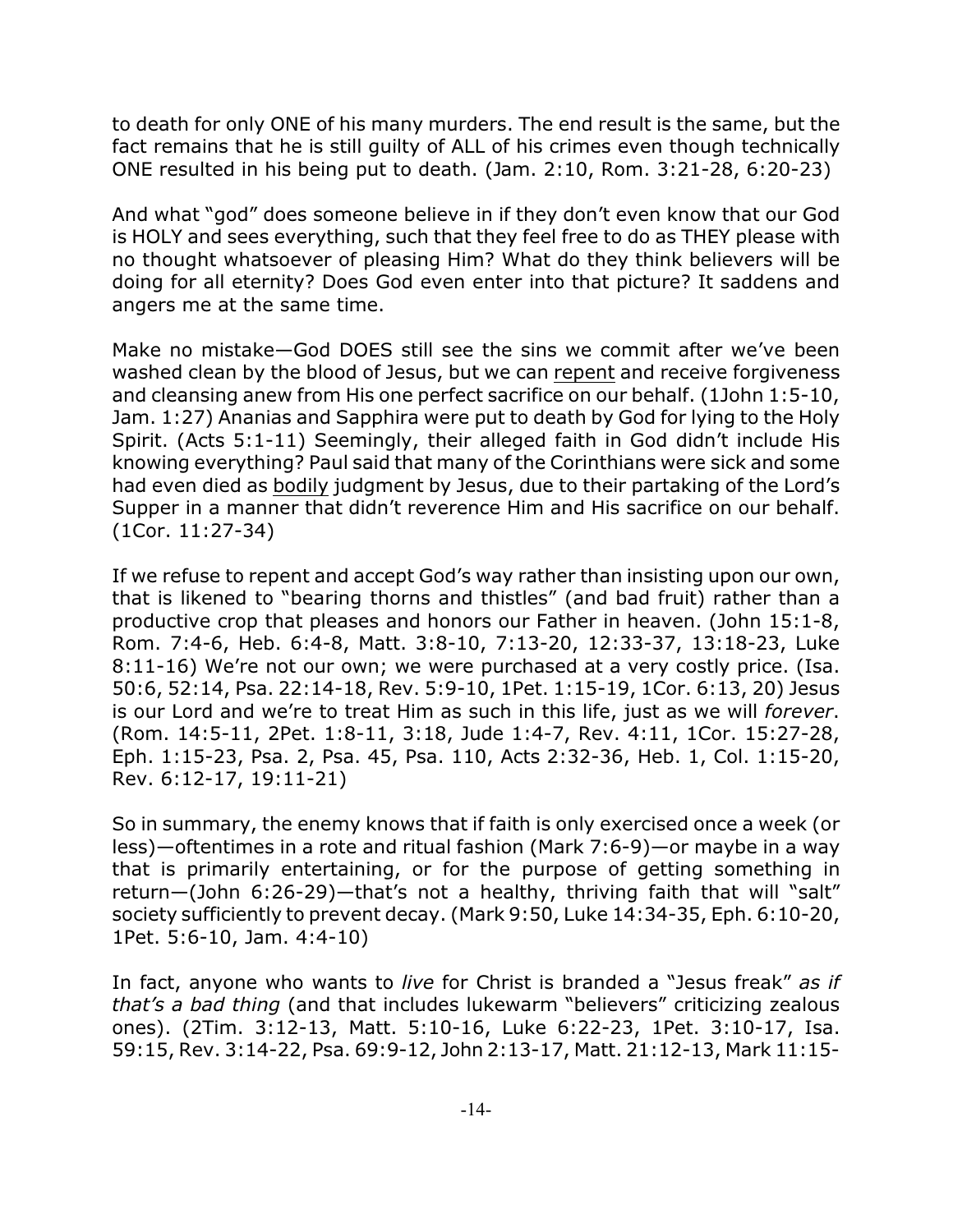17, Luke 19:45-46, Gal. 4:29, 1John 3:12) I would also add that the division of the Body of Christ into denominations did nothing to strengthen the church's witness to the world (though we can all see that Roman Catholicism declaring itself the "only true church" has never been accurate or helpful—ditto for other groups like Mormons and Jehovah Witnesses.)

Getting back to the investigative news series on education referred to at the top of this article, I have to agree with the strong case presented by Alex Newman that throughout most of the history of our country, the educational system has been intentionally contrived and gradually constructed with great patience to achieve socialist goals.

**Perhaps this would be a good place to insert that we all know and love many public school teachers who sincerely love children and are unaware of any such agenda (but those in charge are getting bolder and more obvious moment by moment). Caring, well-meaning, decent teachers are nevertheless being used by the system against both their will and good intentions.**

I would also propose that besides what is being taught (or *not* taught), the various extra-curricular activities (especially sports), are a form of juvenile "bread and circuses" like adults have to keep the masses entertained and unaware they're being used by those at the top having insatiable appetites for power and money. And there have been plenty of "celebrity idols" for young and old alike to "worship" as long as Hollywood and Nashville have been in business (not to mention the sports industry). Many (but not all) of these have been instrumental in leading people on dark paths away from the light and goodness of what is taught in the Bible. (Jam. 2:1-7, Job 32:21-22)

Just as the well-liked, but unbiblical traditions in the ("corporation") church have been around for a very long time, those parts of the "school experience" and "American life" go back many generations and are thought of not only favorably, but with extreme fondness. There are very few people in America gathering as an *unincorporated* church. (I'm including under the loose definition of "incorporated" every church owning a tax-free building, jumping through IRS hoops, etc.) Those who do operate more in the manner of the early Church are likely to be considered in the surveys about faith to be "none of the above," since they have no denominational affiliation.

In a similar way to how people feel they have to choose a "flavor" of Christianity and pick a church to "go to," the ones behind the education scene turn the question away from the matter of *whether* to send your child to public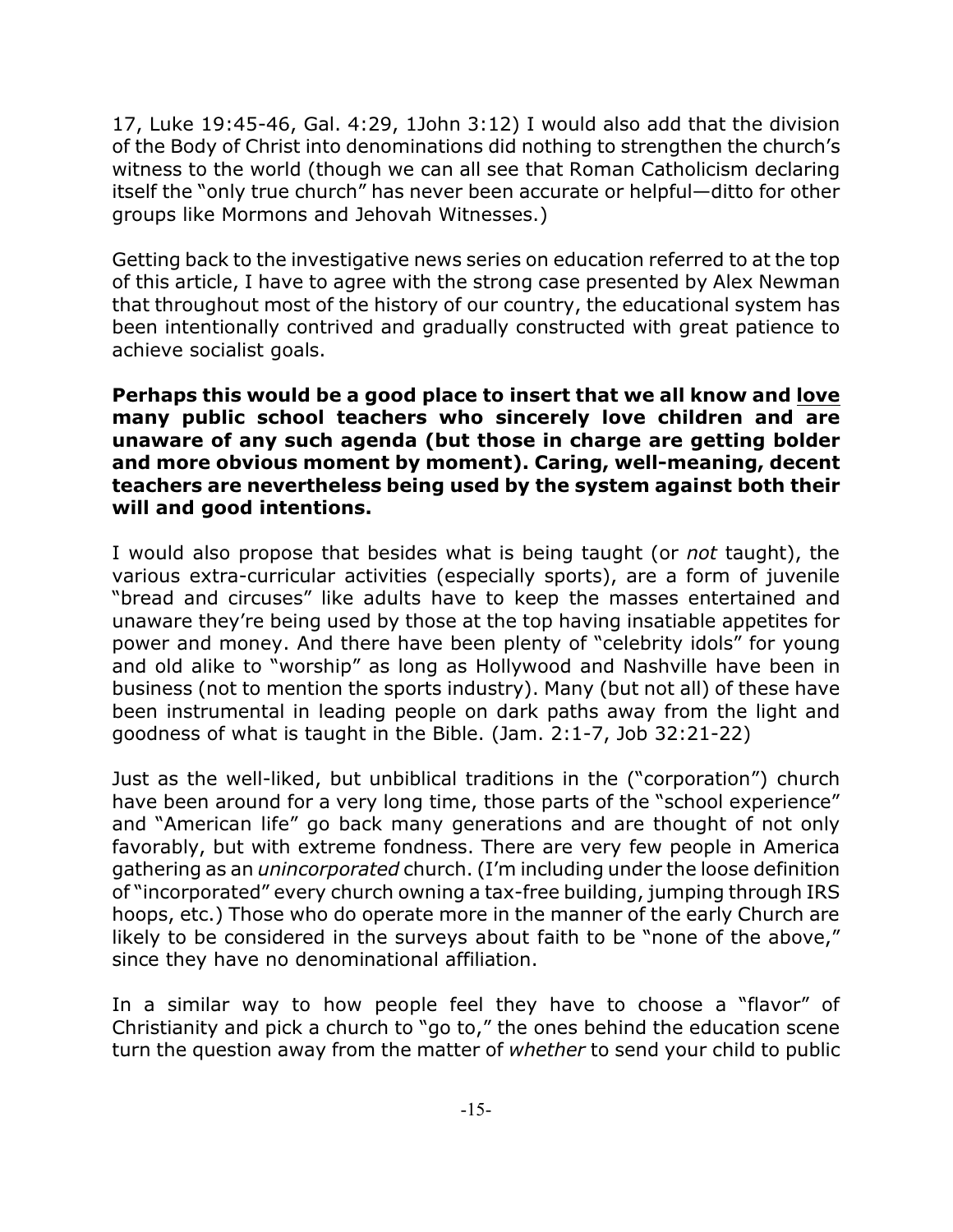school, to *which one*—the one with the best "programs" (and hopefully "free"), of course! This is an example of the Hegelian Dialect/"popular consensus" put into practice. It's similar to this one that is becoming more and more familiar across our country: It's not whether or not we need that additional green space that generates no municipal income, but instead it's about whether everyone's property taxes will be raised or something else more important than the unneeded green space will be cut out of the municipal budget.

Education and degrees are highly exalted in our culture. You *must* be an expert with the proper paper credentials to receive any respect at all, even in Christianity. This is in spite of how Jesus chose common men for His apostles. (Acts 4:13) Being respecters of persons has resulted in betrayal of the unearned trust received by many seminaries and their graduates, many of whom today who are now preaching a different gospel. (2Cor. 11:3-4, 1Tim. 6:3-5, 5:20-21, Gal. 1:6-10, 2:6, Luke 20:21)

Also high up on pedestals are sports and other entertainment, which is all very "Greek," according to the Bible. Their culture, just as ours has increasingly done, placed great emphasis on the wisdom of men and on temporary, physical pleasures instead of on God's wisdom and sovereignty as our Creator, and on lasting, spiritual matters. (Acts 17:21, 1Cor. 1:18-31, 2:6, 1Tim. 4:6-16, 6:20- 21, 1John 2:15-17, Rev. 21:1-8, Psa. 111:10, Psa. 1:7, 4:7, 9:10) Outward appearances are irrelevant for the purposes of human value (1Pet. 3:3-4, 1Tim. 4:8) However, too much focusing inward on self can also be unhealthy. We need to focus on GOD. (Jam. 1:17-18, Col. 3:2)

So we can see by looking back far enough (those who ignore history are bound to repeat it) that those who are trying to bring down America as we know it are attacking on multiple, simultaneous fronts under the leadership of "the god of this world" who wants to be God. (2Cor. 4:4, Eph. 6:12, 1Pet. 5:8, Jam. 4:7, John 8:44, 1John 5:18-19, Isa. 14:12-14, Ezek. 28:11-19) But of course, the Book of Revelation teaches and warns that there will be no aspect of global civilization untouched by the dragon's insatiable desire for power and control.

What we need for such a time as this is not merely a superficial faith that relies upon a man-made schedule and appearances, but a deep, living, breathing, lifesustaining faith that can withstand the pressures of the day and persevere until Jesus returns for us. (Eph. 6:10-20) I'm not suggesting that it's wrong to attend worship services regularly at the same place—we do need one another's support and accountability. I'm just saying that more is needed to even slow the downhill slide of our society, let alone make ground in restoring decency and morality. More is needed to stand fast instead of caving in. Going with the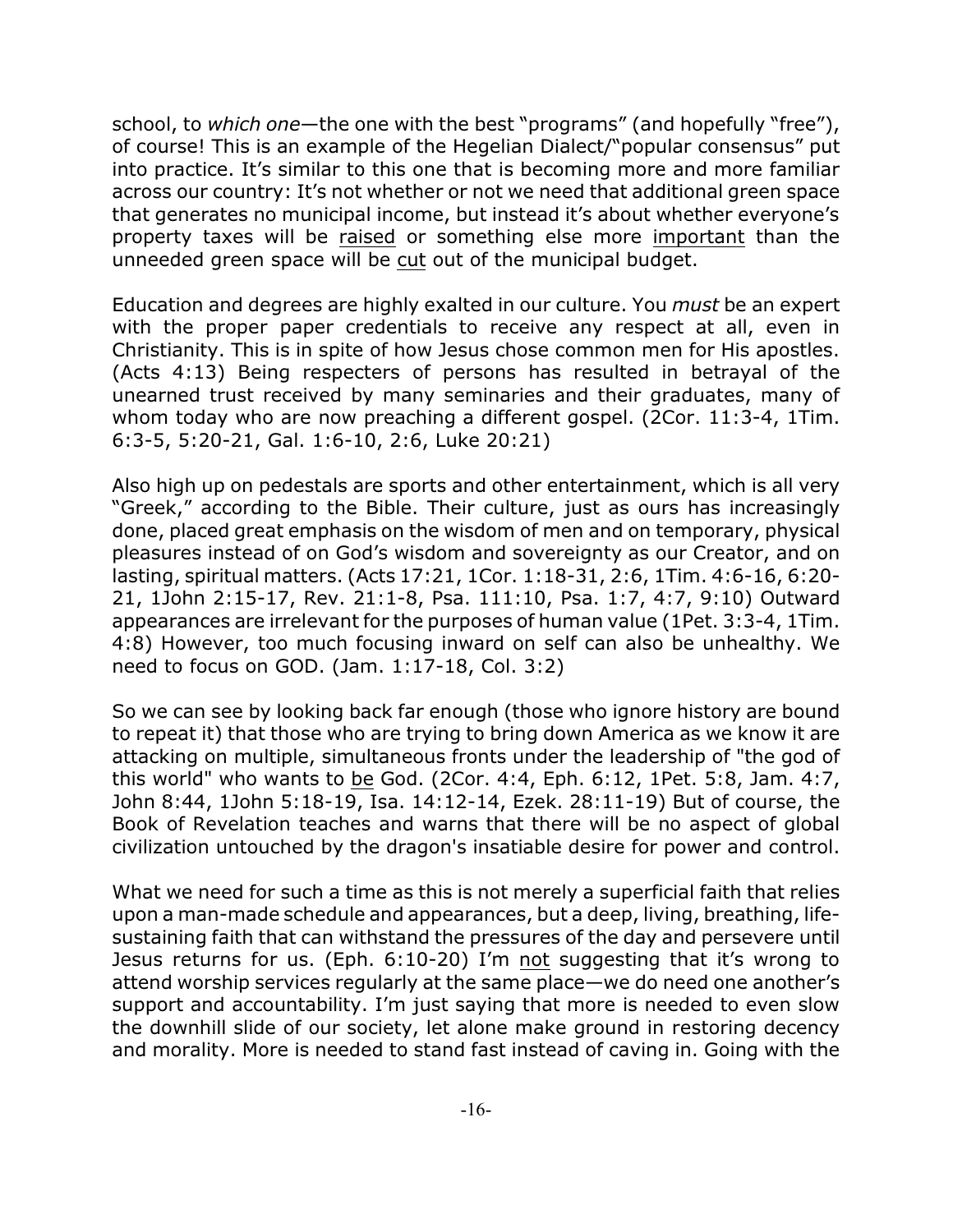flow is so much easier in the short run, but that's not what we're called to do, and we won't be rewarded eternally for doing that.

We're called to be the light showing people the way to the Light of the World, so let's do that! (John 8:12, Matt. 5:14-16, Eph. 5:1-21, Col. 4:5-6) Imagine if we only turned on the lights in our house one night a week. Wouldn't everyone stumble around the rest of the time? Would it somehow "make up for it" when that night of turning on the lights finally got here? I think that in terms of the Church lighting up the world, we can look around ourselves and see that the answer is no.

I'm not accusing individual people that I don't even know personally of "slacking on the job," but as a whole, we are guilty of negligence. And to anyone who has been persecuting their brothers and sisters in the Lord who were trying, out of love for mankind and God, to be the light and salt (despite the opposition of those who don't want to "make waves"), now is a good time to repent of that. (Gal. 5:13-26) We were NEVER given the liberty to "undo" God's warnings for the world and for His Church.

Jesus didn't call it a blessing to be persecuted for His sake because He wanted us to be silent and go with the flow. Notice that the teachings about light and salt immediately followed the blessing. (Matt. 5:10-16) We're to expect pushback from the world, not from our own "family" (other believers). (John 15:18- 21, 1John 3:13, Gal. 6:7-10) We can only be on ONE side of this battle. Choose wisely. (Josh. 24:15)

*This is now the second letter that I am writing to you, beloved. In both of them I am stirring up your sincere mind by way of reminder, that you should remember the predictions of the holy prophets and the commandment of the Lord and Savior through your apostles, knowing this first of all, that scoffers will come in the last days with scoffing, following their own sinful desires. They will say, "Where is the promise of his coming? For ever since the fathers fell asleep, all things are continuing as they were from the beginning of creation." For they deliberately overlook this fact, that the heavens existed long ago, and the earth was formed out of water and through water by the word of God, and that by means of these the world that then existed was deluged with water and perished. But by the same word the heavens and earth that now exist are stored up for fire, being kept until the day of judgment and destruction of the ungodly. But do not overlook this one fact, beloved, that with the Lord one day is as a thousand years, and a thousand years as one day. The Lord is not slow to fulfill his promise as some count slowness, but is patient toward you, not wishing that any should perish, but that all should reach repentance.*